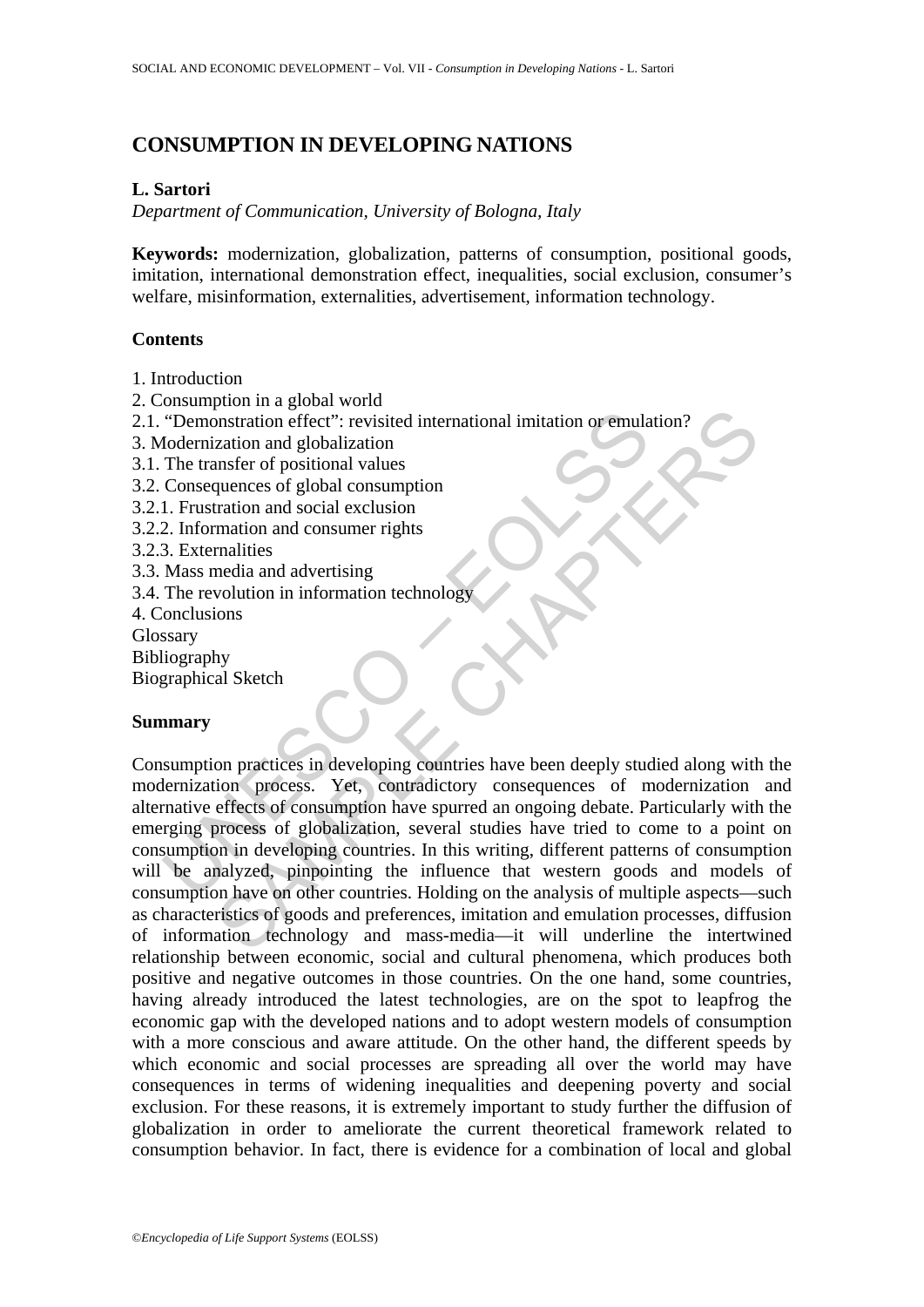paths, suggesting original models of consumption.

## **1. Introduction**

The following paragraphs are meant to give a broad overview of the trends and peculiarities of the large phenomenon of consumption in the less developed countries, while providing a general theoretical framework, to assist understanding of consumption choices. Since 1950 global consumption expenditure has grown impressively. It has doubled the level of 1975, and now exceeds that of 1950 by a factor of six. There is a clear relationship between consumption and development because the rising living standards have enlarged and enriched the choices and the capabilities of households. But the twentieth century's growth has been poorly distributed, contributing gaping inequalities too. Increasing standards of consumption are usually associated with pressure of competitive spending and conspicuous consumption. In the less developed countries it often has consequences in terms of widening inequalities and deepening poverty and social exclusion. Starting from a description of general trend in these countries, both positive and negative aspects and consequences of consumption will be described.

is cited with pressure of competitive spending and conspicuous constrated with pressure of competitive spending and conspicuous constraining poverty and social exclusion. Starting from a description e countries, both posit signing and consigning and conspicuous consumption. In<br>get countries it often has consequences in terms of widening inequalities<br>poetry and social exclusion. Starting from a description of general tren<br>poetry and social ex It has long been recognized that consumption patterns in developing countries are influenced by the consumption behavior of richer societies. How widespread is this influence and what effects are produced on Third world consumers' behavior are debatable questions. Starting from the well-known contribution of Nurske who referred to the notion of "international demonstration effect", others formulations will be briefly analyzed in order to understand the effects of the exposure of the poor countries to the developed ones. Then, the attention will move towards sociological approaches that tried to explain both the formation and the changes in tastes and consumers' behavior. Particularly those sociologists who have studied the processes of modernization, have included variables other than the economic ones in analyzing how tastes and values are formed in developing countries. The general phenomenon known as globalization plays an important role and both economic and social outcomes have to be taken into account. Later on, the description of global consumption will focus particularly on its economic and social consequences with special attention to the development of information technology and mass media. In fact, they seem to have a relevant impact on these countries in terms of diffusion of western consumption patterns.

# **2. Consumption in a global world**

In order to have a comprehensive and clear overview of world consumption, both positive and negative aspects have to be considered. As the next paragraphs will depict, consumption has enhanced and fostered opportunities of economic development and of social improvement but it has produced negative social and environmental consequences.

Accordingly to the findings of the Human Development Report 1998, consumption per capita in industrial countries has regularly increased by about 2.3% over the past 25 years, while in East Asia it had a significant peak with a rate of 6.1%, compared to 2.0% in South Asia. By contrast, there are several countries where the consumption growth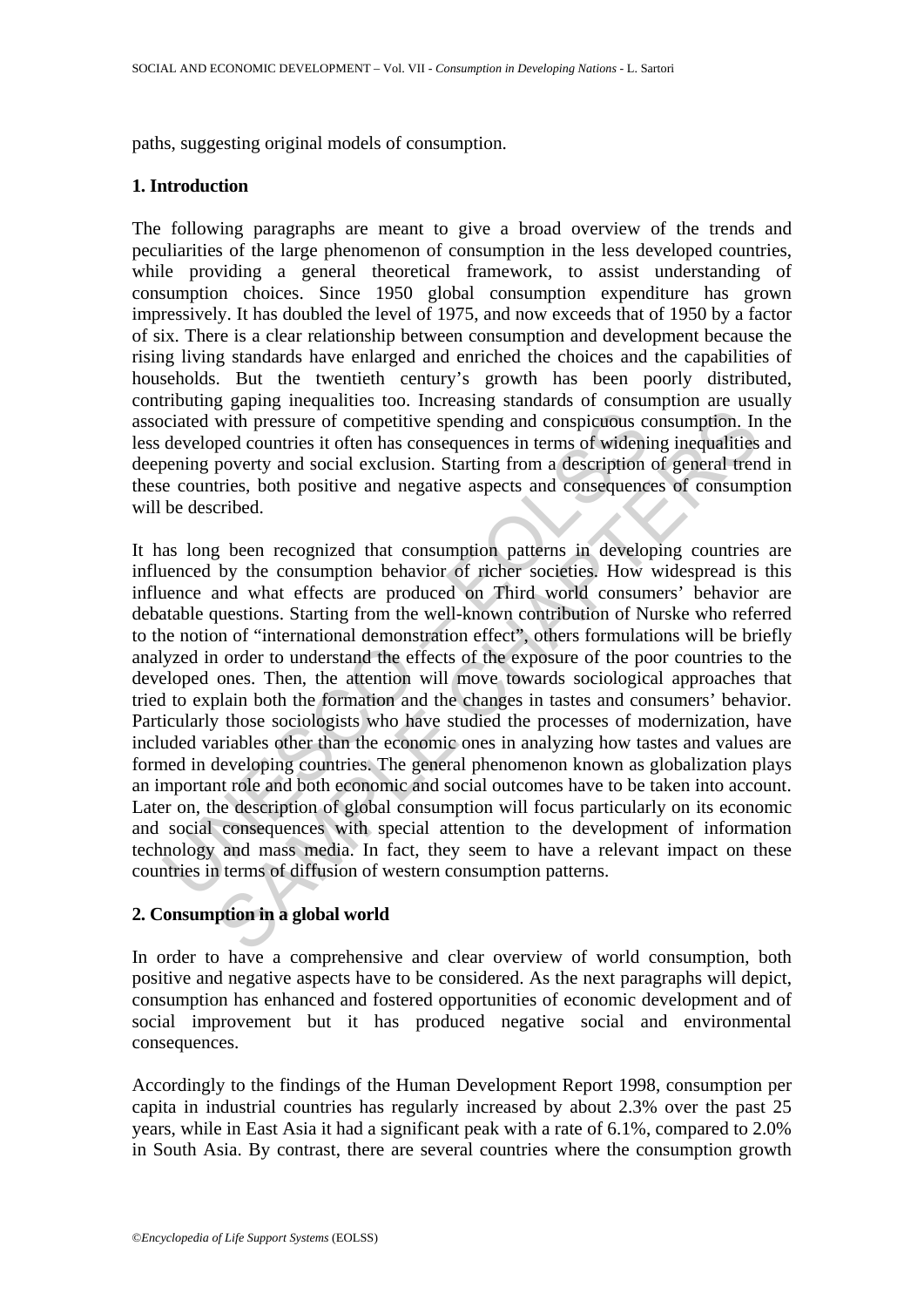has been stagnant and difficult. The average African household has 20% less at its disposal than 25 years ago. Inequalities and bad consequences of world consumption for the poor countries are interrelated. For example, impact on the environment is more a compelling problem for the less developed countries than for the richer ones, because even though the majority of consumers are concentrated in the latter—the less developed countries have to face not only their inner problems but also those transferred and de-located from the richer countries.

The global consumption has brought consistent changes in available consumption patterns in the less developed countries that are clearly testified by the growth of imports from \$2 trillion in the period 1980 to 1995—with rates up to 71% in Brazil and up to 81% in Thailand. Obviously, this growth has been particularly effective in highspeed economies like Asia and Latin America. For example, with rising incomes the Chinese urban family expenditure doubled in the period 1980 to 1994 for new durables, while it registered a decrease of nearly 10% for traditional products. Thus, purchases of televisions, washing machines and refrigerators went up by 8 to 40 times. In the mid-1980s China had 23% of the world's television receivers. India is another interesting case (see Table 1).

| Os China had 23% of the world's television receivers. India is another interes<br>$e$ (see Table 1). |                                                 |      |             |       |
|------------------------------------------------------------------------------------------------------|-------------------------------------------------|------|-------------|-------|
|                                                                                                      | Total numbers of television receivers (million) |      |             |       |
|                                                                                                      | 1980                                            | 1985 | <b>1990</b> | 1995  |
| World Total                                                                                          | $561 \times$                                    | 748  | 918         | 1,157 |
| <b>Developed Countries</b>                                                                           | 475                                             | 547  | 578         | 646   |
| Developing Countries                                                                                 | 86                                              | 201  | 340         | 512   |
| Sub-Saharan Africa                                                                                   | 4.4                                             | 7.1  | 13          | 19    |
| <b>Arab States</b>                                                                                   | 9.3                                             | 16   | 22          | 28    |
| Latin America and the<br>Caribbean                                                                   | 35                                              | 55   | 72          | 91    |
| Southern Asia                                                                                        | 6.1                                             | 15   | 34          | 56    |
| Least developed countries                                                                            | 1.3                                             | 2.1  | 4.5         | 6.2   |

## Table1. Growth in the number of television receivers

The wide spread of goods is not limited to the urban and middle class area. In fact, it has been said that 70% of Indian households have a portable radio, a bicycle and wristwatches. More than 20% have a refrigerator and the households owning a sewing machine rose rapidly between 1988 and 1994, from 39% to 64%. Televisions are present in 57% of households. It is important that even if two-thirds of the lowest income households in India are under the poverty line, more than 50% have wrist watches, 41% a bicycle, 31% transistor radios, and 13% fans. In a more general context, the consumption growth has pushed forward other important results. Expansions in health care, safe water and sanitation have been considerable. Improved access to education, information and communication technology has raised the potentiality of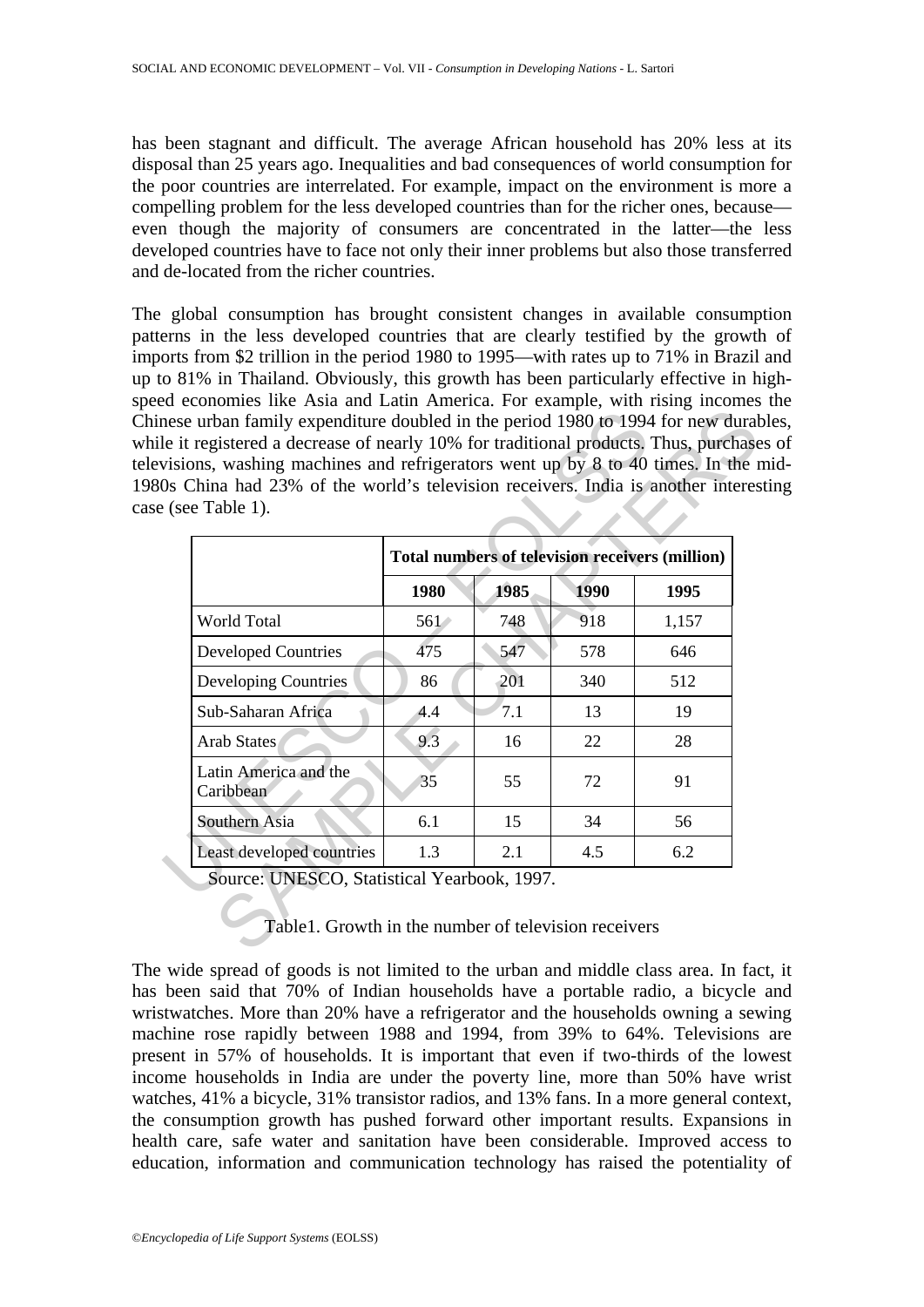local populations. Even the consumption of energy and the growth in transport have opened opportunities for work and general human development. On the other side, however, persisting inequalities are severe and remarkable. The top 20% of the world's highest income earners accounts for 86% of total private consumption, while the poorest 20% consume just 1.3%. The richest fifth consumes 45% of all meat and fish, 84% of all paper, 58% of total energy, and has 74% of all telephone lines. The poorest fifth consumes 5% of all meat and fish, 1.1% of all paper, less than 4% of total energy, and has 1.5% of all telephone lines. In the poorest 20% of the world's people, over a billion do not meet basic consumption needs. Given that the estimated rate needed for reducing poverty is at least 3% growth in GDP per year per capita, and despite the increased income levels in Asia, only 21 developing countries registered both increasing consumption levels and accelerating economic growth in the period 1995-1997.

clearly impossible to dispute that consumption is unequally spreudits and consumers' rights are limited, and that environment are social consequences will accrue, as will be shown below.<br>To ACCESS ALL THE 14 PAGES OF THIS The proposition of interests and that consumption is unequally spread, information<br>
ind consumers' rights are limited, and that environmental damages<br>
idenoscylences will accrue, as will be shown below.<br>
CO ACCESS ALL THE It is clearly impossible to dispute that consumption is unequally spread, information of products and consumers' rights are limited, and that environmental damages and adverse social consequences will accrue, as will be shown below.

# TO ACCESS ALL THE **14 PAGES** OF THIS CHAPTER, Visit: http://www.eolss.net/Eolss-sampleAllChapter.aspx

#### **Bibliography**

- - -

International Telecommunication Union's (ITU) (periodical), *World Telecommunication Indicators Report.* 

James J. (2000). Consumption, Globalization and Development, 264 pp., New York: St. Martin's Press, Inc. [This presents a comprehensive discussion on the relationship between consumption and globalization in the Third World pointing out the lack of economic theories].

Sklair L. (1994). Capitalism and Development, 384 pp., New York: Routledge. [This provides a clarifying analysis of the main concepts of the capitalistic theory with regard to problems of development].

United Nations Development Programme (1998). Human Development Report, 228 pp., New York: Oxford University Press. [This is an outstanding and detailed report on consumption in the developing nations].

United Nations Development Programme (2000). Human Development Report, 290 pp., New York: Oxford University Press. [This is the latest report on the situation of developing countries at the beginning of the new century].

World Bank (periodical). World Development Indicators, New York: Oxford University Press. [This is a review of all indicators useful in analyzing economic and social trends. 1998, 1999, 2000 data have been used on CD-ROM support.].

World Bank (1999). World Development Report. Communicating Knowledge, 186 pp., New York: Oxford University Press. [It is the reliable annual report that focuses on knowledge].